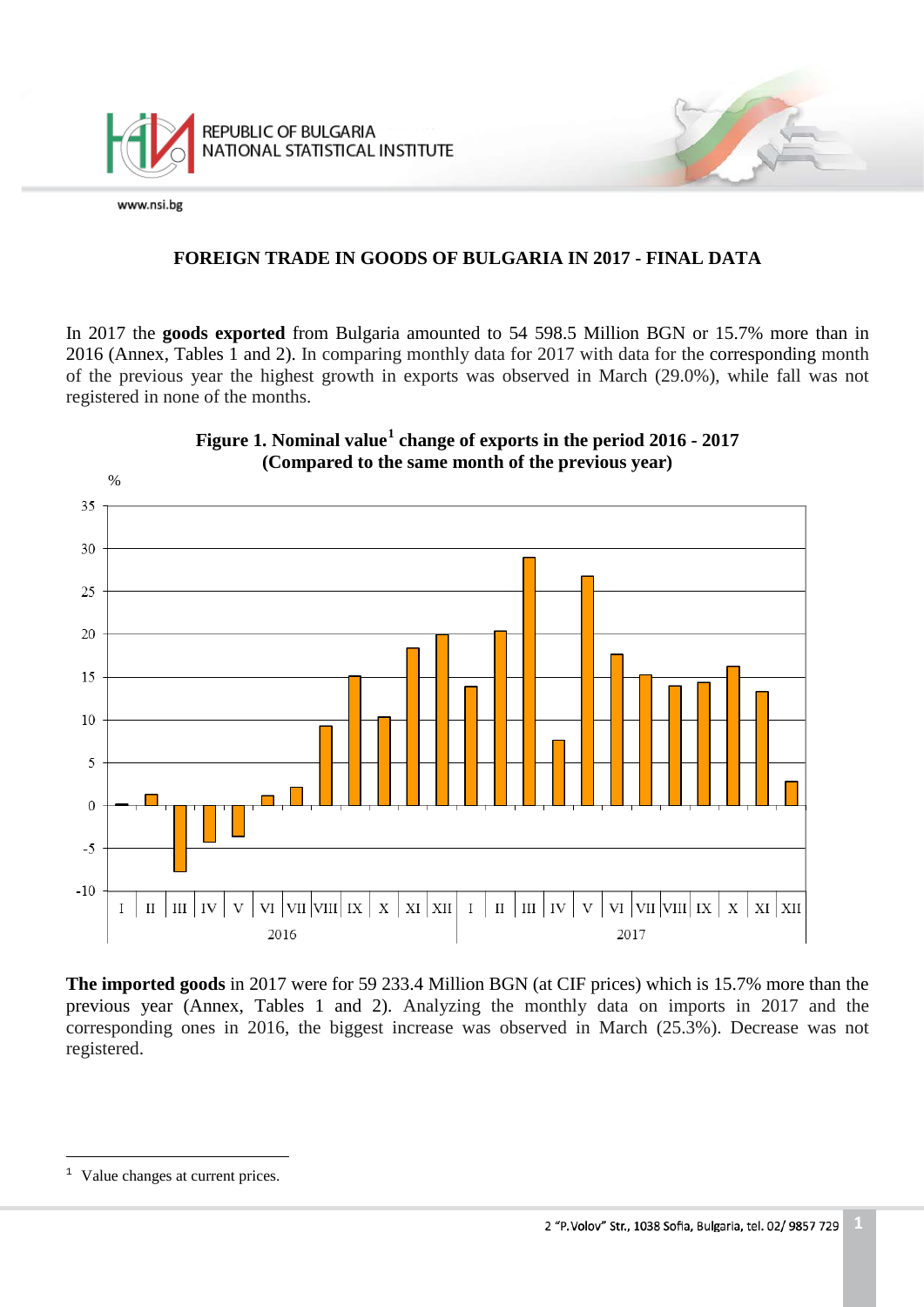



**Figure 2. Nominal value[1](#page-1-0) change of imports in the period 2016 - 2017 (Compared to the same month of the previous year)**

**Foreign trade balance** (exports FOB - import CIF) was negative in 2017 and amounted to 4 634.9 Million BGN, which was 615.0 Million BGN more than the balance in 2016 (Annex, Tables 1 and 2). At FOB/FOB prices (after elimination of transport and insurance costs on imports) the negative balance in 2017 added up to 501.6 Million BGN.

The **exports** of goods from Bulgaria in 2017 distributed according to the **Standard International Trade Classification** showed that the largest growth was reported in the section 'Manufactured goods classified chiefly by material<sup>[2](#page-1-1)</sup> (33.3%). Fall was observed only in the section 'Beverages and tobacco' (11.1%) (Annex, Table 4).

 $<sup>1</sup>$  Value changes at current prices.</sup> Ĩ.

<span id="page-1-1"></span><span id="page-1-0"></span> $2^2$ The section includes the following divisions: leather, leather manufactures, n.e.s., and dressed furskins; rubber manufactures, n.e.s.; cork and wood manufactures (excluding furniture); paper, paperboard and articles of paper pulp, of paper or of paperboard; textile yarn, fabrics, made-up articles, n.e.s., and related products; non-metallic mineral manufactures, n.e.s.; iron and steel; non-ferrous metals.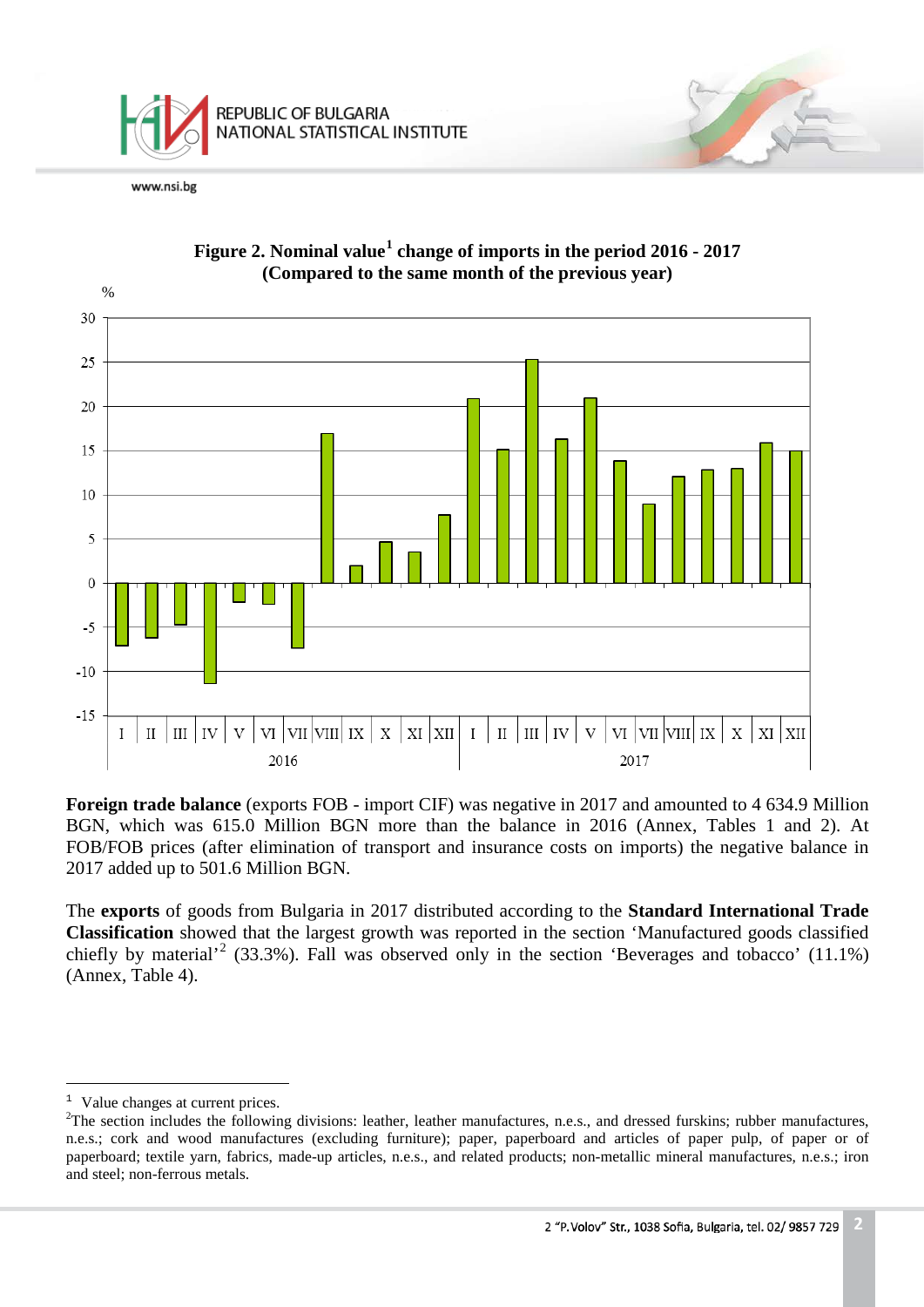

REPUBLIC OF BULGARIA NATIONAL STATISTICAL INSTITUTE

#### www.nsi.bg

On **imports of goods,** the largest increase was registered in the section 'Crude materials, inedible (except fuel)<sup> $1$ </sup> (45.7%) while decrease was not observed in none of the sections.

### **Trade in goods of Bulgaria with the EU**

In 2017 the **exports** of goods from Bulgaria to the **EU countries** increased by 10.9% compared to the previous year and amounted to 34 546.6 Million BGN (Annex, Tables 1 and 2). Main trade partners of Bulgaria were Germany, Italy, Romania, Greece, Belgium and France which accounted for 67.5% of the exports to the EU (Annex, Table 3).



**Figure 3. Nominal value[2](#page-2-1) change of exports to EU in the period 2016 - 2017**

The **imports** of goods to Bulgaria from the **EU countries** in 2017 increased by 11.2% compared to 2016 and amounted to 37 807.8 Million BGN (Annex, Tables 1 and 2). The most significant amounts were reported for the goods imported from Germany, Italy, Romania, Spain and Greece which represent 56.7% from the imports from the EU.

<span id="page-2-0"></span><sup>&</sup>lt;sup>1</sup>The section includes following divisions: raw hides, skins and furskins; oil-seeds and oleaginous fruits; crude rubber; cork and wood; pulp and waste paper; textile fibres and their wastes; crude fertilizers and crude minerals; metalliferous ores and metal scrap; crude animal and vegetable materials, n.e.s. Ĩ.

<span id="page-2-1"></span><sup>2</sup> Value changes at current prices.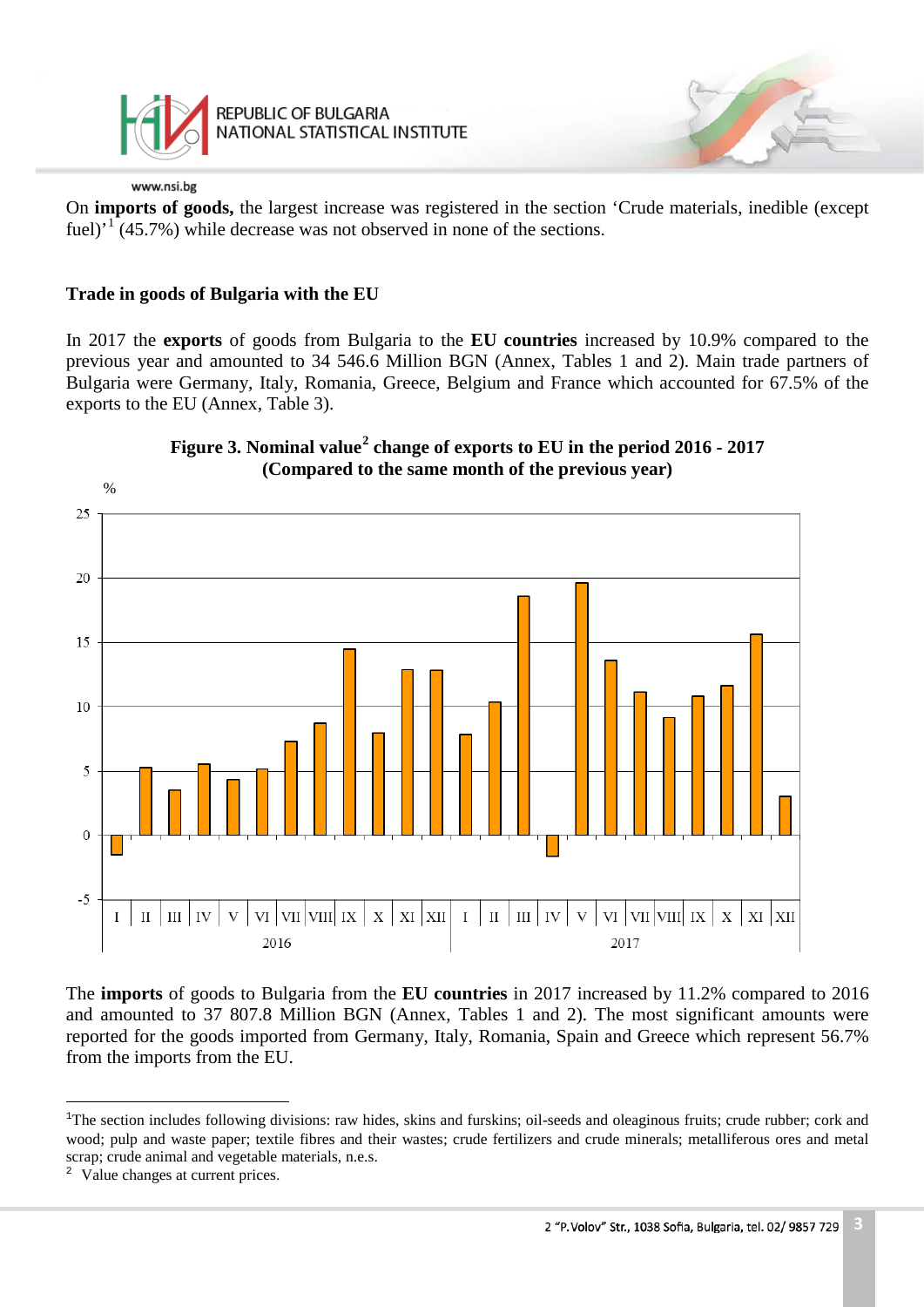



**Figure 4. Nominal value[1](#page-3-0) change of imports from EU in the period 2016 - 2017 (Compared to the same month of the previous year)**

**Foreign trade balance** (exports FOB - import CIF) of Bulgaria with the **EU countries** in 2017 was negative and amounted to 3 261.2 Million BGN (Annex, Table 1).

The **exports** of goods from Bulgaria to the **EU,** distributed according to the **Standard International Trade Classification,** showed that in 2017 compared to 2016 the largest increase was registered in exports from the section 'Animals and vegetable oils, fats and waxes' (30.3%) (Annex, Table 4). The most notable fall was observed in section 'Beverages and tobacco' (14.8%).

The largest growth in **imports** of goods from the **EU** was registered in section 'Crude materials, inedible (except fuel)' (46.1%), while decrease was observed only in one section - 'Animals and vegetable oils, fats and waxes' (5.6%).

<span id="page-3-0"></span><sup>&</sup>lt;sup>1</sup> Value changes at current prices. Ĩ.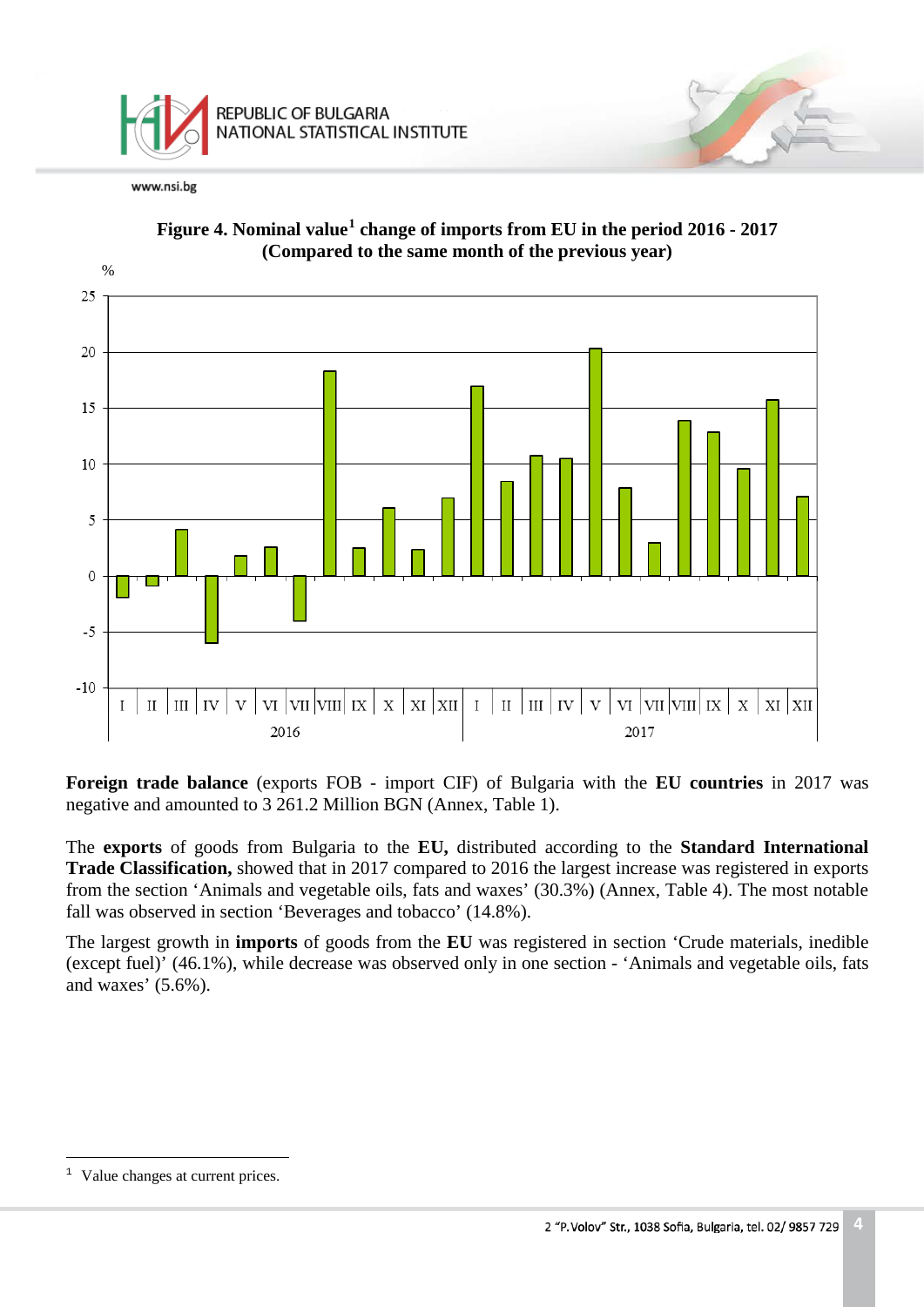

#### **Тrade in goods of Bulgaria with third countries**

In 2017 the **exports** of goods from Bulgaria to **third countries** increased by 25.1% compared to the previous year and added up to 20 051.9 Million BGN (Annex, Tables 1 and 2). Leading trade partners of Bulgaria were Turkey, the Russian Federation, China, Egypt, Serbia, the United States and the Former Yugoslav Republic of Macedonia, which accounted for 55.3% of the total exports to non EU countries (Annex, Table.3).



The **imports** of goods to Bulgaria **from third countries** in 2017 increased by 24.4% compared to 2016 and amounted to 21 425.6 Million BGN (Annex, Tables 1 and 2). The largest amounts were reported for the goods imported from the Russian Federation, Turkey, China, Serbia and Egypt whose share amounted to 66.5% of the total imports from non EU countries.

<span id="page-4-0"></span>Value changes at current prices.  $\,1\,$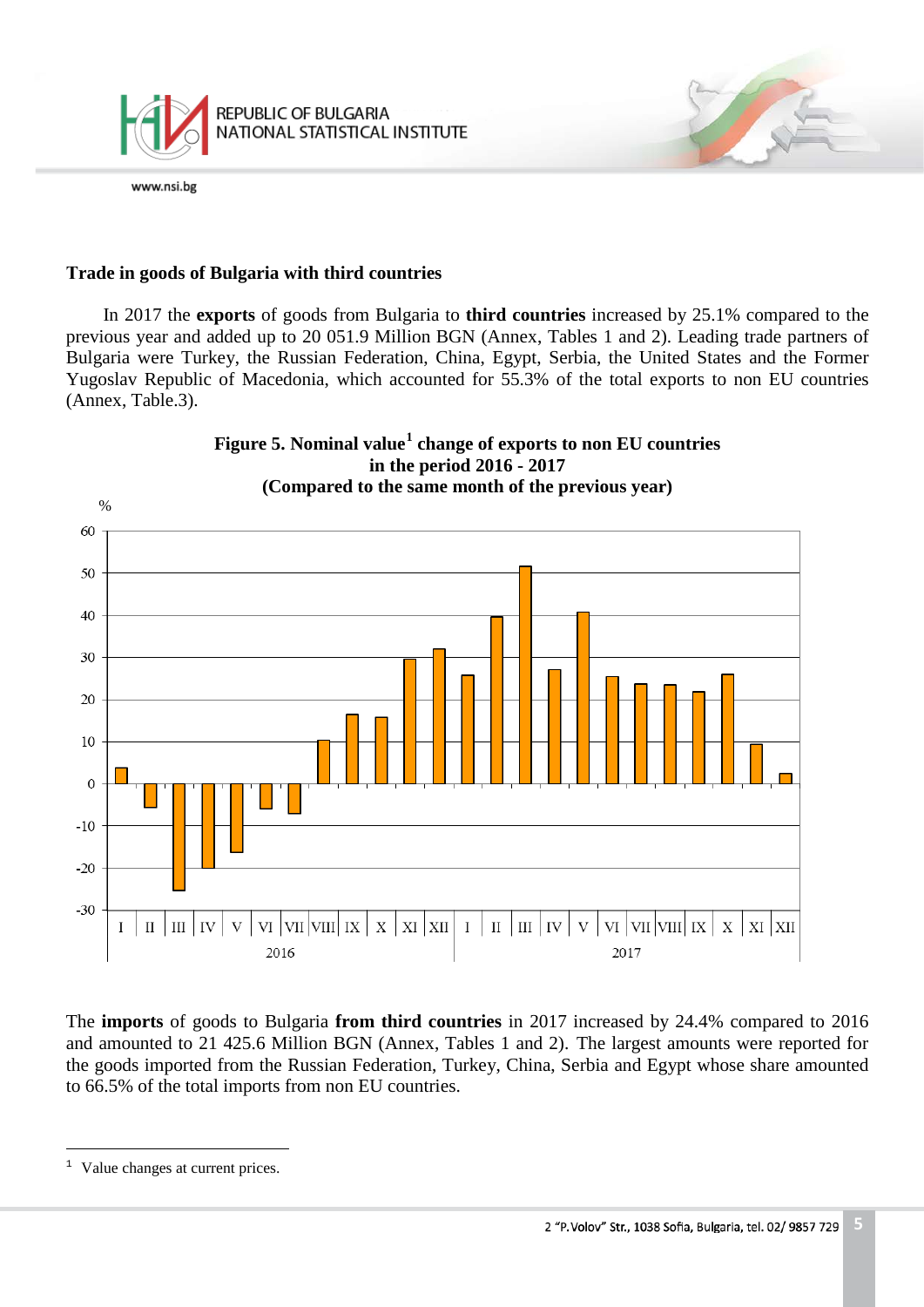



**Foreign trade balance** of Bulgaria (export FOB - import CIF) with **third countries** in 2017 was negative and amounted to 1 373.7 Million BGN(Annex, Table 1).

<span id="page-5-0"></span> $<sup>1</sup>$  Value changes at current prices.</sup> Ĩ.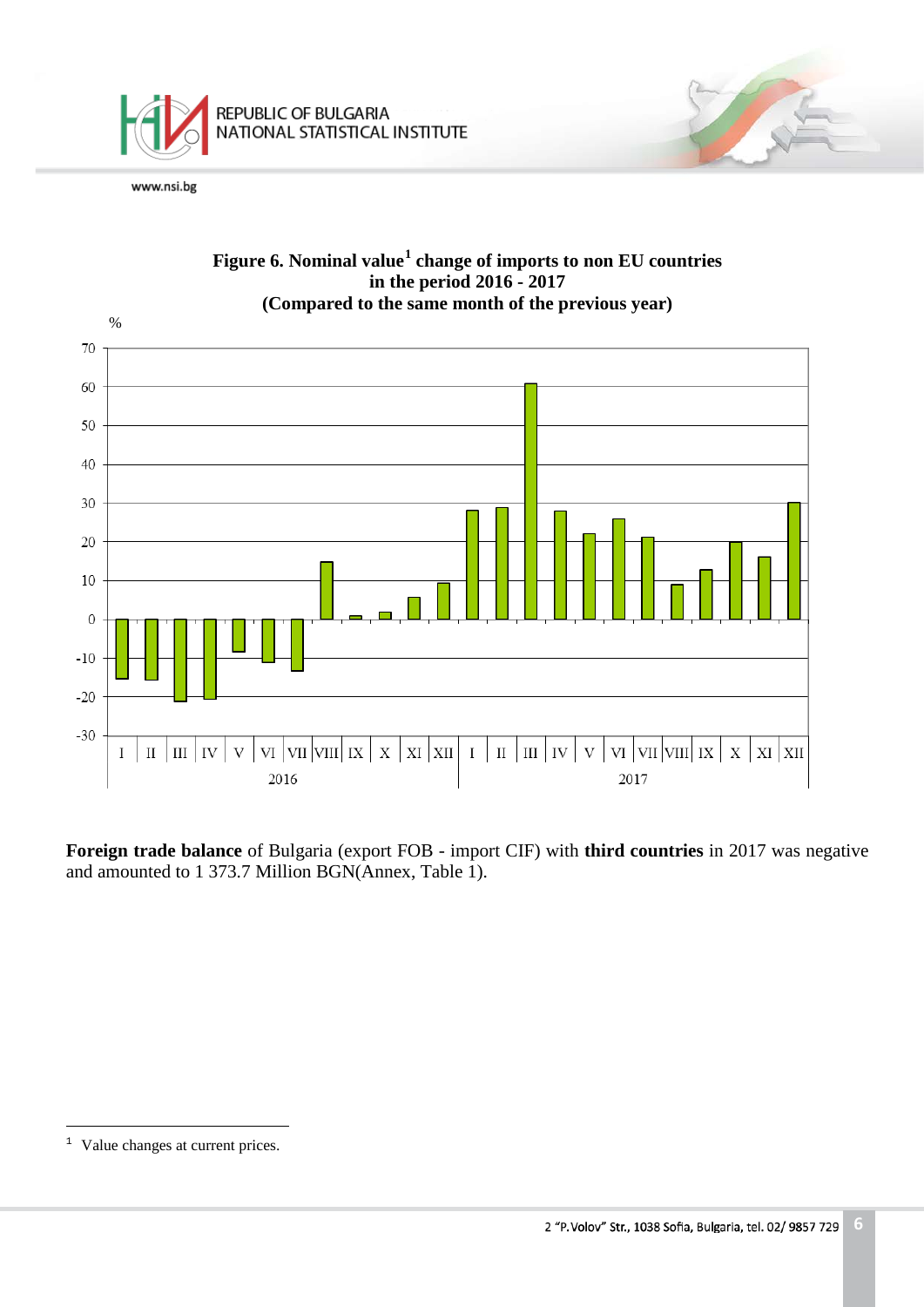



#### **Annex**

#### **Table 1**

## **Exports, imports and trade balance of Bulgaria in 2016 and 2017 by months Final data**

|                       |              |                      |               |                      |         |               |                  |         |               |                                |           |           |                                      |          | (Million BGN) |
|-----------------------|--------------|----------------------|---------------|----------------------|---------|---------------|------------------|---------|---------------|--------------------------------|-----------|-----------|--------------------------------------|----------|---------------|
| <b>Months/Periods</b> |              | <b>Exports - FOB</b> |               | <b>Imports - CIF</b> |         |               | Imports - $FOB1$ |         |               | <b>Trade balance - FOB/CIF</b> |           |           | Trade balance - FOB/FOB <sup>1</sup> |          |               |
|                       | <b>Total</b> | EU                   | <b>Non-EU</b> | <b>Total</b>         | EU      | <b>Non-EU</b> | <b>Total</b>     | EU      | <b>Non-EU</b> | <b>Total</b>                   | EU        | Non-EU    | <b>Total</b>                         | EU       | <b>Non-EU</b> |
| I.2016                | 3411.3       | 2261.2               | 1150.1        | 3501.5               | 2267.8  | 1233.7        | 3271.4           | 2121.9  | 1149.5        | $-90.2$                        | $-6.6$    | $-83.6$   | 139.9                                | 139.3    | 0.6           |
| II.2016               | 3471.9       | 2286.8               | 1185.1        | 3850.2               | 2601.3  | 1248.9        | 3613.4           | 2453.9  | 1159.5        | $-378.3$                       | $-314.5$  | $-63.8$   | $-141.5$                             | $-167.1$ | 25.6          |
| III.2016              | 3665.4       | 2507.8               | 1157.6        | 4237.1               | 3005.8  | 1231.3        | 3971.8           | 2825.6  | 1146.2        | $-571.7$                       | $-498.0$  | $-73.7$   | $-306.4$                             | $-317.8$ | 11.4          |
| $I - III.2016$        | 10548.6      | 7055.8               | 3492.8        | 11588.8              | 7874.9  | 3713.9        | 10856.6          | 7401.4  | 3455.2        | -1040.2                        | $-819.1$  | $-221.1$  | $-308.0$                             | $-345.6$ | 37.6          |
| IV.2016               | 3744.0       | 2537.4               | 1206.6        | 4021.8               | 2694.4  | 1327.4        | 3782.7           | 2547.3  | 1235.4        | $-277.8$                       | $-157.0$  | $-120.8$  | $-38.7$                              | $-9.9$   | $-28.8$       |
| V.2016                | 3618.9       | 2397.6               | 1221.3        | 4096.9               | 2629.0  | 1467.9        | 3844.0           | 2481.4  | 1362.6        | $-478.0$                       | $-231.4$  | $-246.6$  | $-225.1$                             | $-83.8$  | $-141.3$      |
| VI.2016               | 4068.4       | 2695.3               | 1373.1        | 4318.7               | 2902.4  | 1416.3        | 4050.8           | 2733.3  | 1317.5        | $-250.3$                       | $-207.1$  | $-43.2$   | 17.6                                 | $-38.0$  | 55.6          |
| <b>IV - VI.2016</b>   | 11431.3      | 7630.3               | 3801.0        | 12437.4              | 8225.8  | 4211.6        | 11677.5          | 7762.0  | 3915.5        | 1006.1                         | $-595.5$  | -410.6    | $-246.2$                             | $-131.7$ | $-114.5$      |
| I - VI.2016           | 21979.9      | 14686.1              | 7293.8        | 24026.2              | 16100.7 | 7925.5        | 22534.1          | 15163.4 | 7370.7        | $-2046.3$                      | -1414.6   | $-631.7$  | $-554.2$                             | $-477.3$ | $-76.9$       |
| VII.2016              | 4192.5       | 2821.3               | 1371.2        | 4344.2               | 2924.1  | 1420.1        | 4062.8           | 2746.7  | 1316.1        | $-151.7$                       | $-102.8$  | $-48.9$   | 129.7                                | 74.6     | 55.1          |
| VIII.2016             | 4024.8       | 2679.7               | 1345.1        | 4442.1               | 2787.3  | 1654.8        | 4140.6           | 2613.3  | 1527.3        | $-417.3$                       | $-107.6$  | $-309.7$  | $-115.8$                             | 66.4     | $-182.2$      |
| IX.2016               | 4170.7       | 2843.7               | 1327.0        | 4180.3               | 2742.0  | 1438.3        | 3917.9           | 2587.1  | 1330.8        | $-9.6$                         | 101.7     | $-111.3$  | 252.8                                | 256.6    | $-3.8$        |
| VII - IX.2016         | 12388.0      | 8344.7               | 4043.3        | 12966.6              | 8453.4  | 4513.2        | 12121.3          | 7947.1  | 4174.2        | $-578.6$                       | $-108.7$  | -469.9    | 266.7                                | 397.6    | $-130.9$      |
| $I - IX.2016$         | 34367.9      | 23030.8              | 11337.1       | 36992.8              | 24554.1 | 12438.7       | 34655.4          | 23110.5 | 11544.9       | $-2624.9$                      | $-1523.3$ | $-1101.6$ | $-287.5$                             | $-79.7$  | $-207.8$      |
| X.2016                | 4303.9       | 2901.8               | 1402.1        | 4831.3               | 3252.1  | 1579.2        | 4517.7           | 3042.3  | 1475.4        | $-527.4$                       | $-350.3$  | $-177.1$  | $-213.8$                             | $-140.5$ | $-73.3$       |
| XI.2016               | 4370.5       | 2783.9               | 1586.6        | 4737.6               | 3117.7  | 1619.9        | 4439.2           | 2937.4  | 1501.8        | $-367.1$                       | $-333.8$  | $-33.3$   | $-68.7$                              | $-153.5$ | 84.8          |
| XII.2016              | 4144.0       | 2441.1               | 1702.9        | 4644.5               | 3065.4  | 1579.1        | 4356.7           | 2882.3  | 1474.4        | $-500.5$                       | $-624.3$  | 123.8     | $-212.7$                             | $-441.2$ | 228.5         |
| X - XII.2016          | 12818.4      | 8126.8               | 4691.6        | 14213.4              | 9435.2  | 4778.2        | 13313.6          | 8862.0  | 4451.6        | $-1395.0$                      | $-1308.4$ | $-86.6$   | $-495.2$                             | $-735.2$ | 240.0         |
| I - XII.2016          | 47186.3      | 31157.6              | 16028.7       | 51206.2              | 33989.3 | 17216.9       | 47969.0          | 31972.5 | 15996.5       | -4019.9                        | $-2831.7$ | $-1188.2$ | $-782.7$                             | $-814.9$ | 32.2          |

<sup>1</sup> By data of BNB for the transport costs.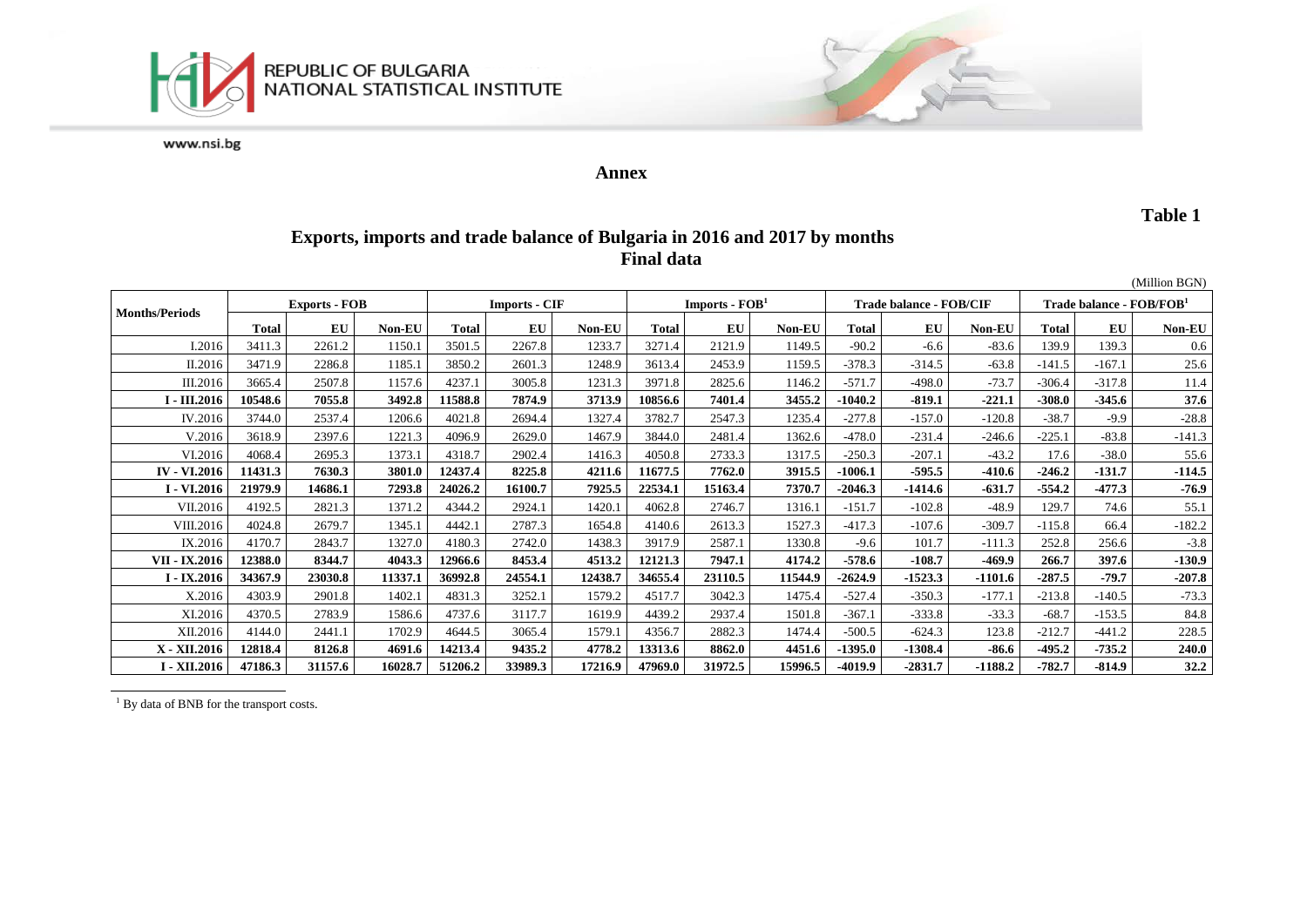



**Table 1**

## **Exports, imports and trade balance of Bulgaria in 2016 and 2017 by months Final data**

| (Continued and end)   |              |                      |         |         |                      |         |              |                  |         |              |                                |          |              |                                      | (Million BGN) |  |
|-----------------------|--------------|----------------------|---------|---------|----------------------|---------|--------------|------------------|---------|--------------|--------------------------------|----------|--------------|--------------------------------------|---------------|--|
| <b>Months/Periods</b> |              | <b>Exports - FOB</b> |         |         | <b>Imports - CIF</b> |         |              | Imports - $FOB1$ |         |              | <b>Trade balance - FOB/CIF</b> |          |              | Trade balance - FOB/FOB <sup>1</sup> |               |  |
|                       | <b>Total</b> | EU                   | Non-EU  | Total   | EU                   | Non-EU  | <b>Total</b> | EU               | Non-EU  | <b>Total</b> | EU                             | Non-EU   | <b>Total</b> | EU                                   | Non-EU        |  |
| I.2017                | 3884.4       | 2438.2               | 1446.2  | 4233.0  | 2651.9               | 1581.1  | 3922.8       | 2472.7           | 1450.1  | $-348.6$     | $-213.7$                       | $-134.9$ | $-38.4$      | $-34.5$                              | $-3.9$        |  |
| II.2017               | 4179.1       | 2524.3               | 1654.8  | 4430.9  | 2820.4               | 1610.5  | 4112.3       | 2641.9           | 1470.4  | $-251.8$     | $-296.1$                       | 44.3     | 66.8         | $-117.6$                             | 184.4         |  |
| III.2017              | 4728.8       | 2973.3               | 1755.5  | 5309.2  | 3328.8               | 1980.4  | 4960.0       | 3131.1           | 1828.9  | $-580.4$     | $-355.5$                       | $-224.9$ | $-231.2$     | $-157.8$                             | $-73.4$       |  |
| I - III.2017          | 12792.3      | 7935.8               | 4856.5  | 13973.1 | 8801.1               | 5172.0  | 12995.1      | 8245.7           | 4749.4  | $-1180.8$    | $-865.3$                       | $-315.5$ | $-202.8$     | $-309.9$                             | 107.1         |  |
| IV.2017               | 4029.9       | 2496.3               | 1533.6  | 4675.3  | 2977.4               | 1697.9  | 4358.0       | 2784.0           | 1574.0  | $-645.4$     | $-481.1$                       | $-164.3$ | $-328.1$     | $-287.7$                             | $-40.4$       |  |
| V.2017                | 4587.8       | 2867.9               | 1719.9  | 4956.9  | 3162.9               | 1794.0  | 4621.6       | 2969.1           | 1652.5  | $-369.1$     | $-295.0$                       | $-74.1$  | $-33.8$      | $-101.2$                             | 67.4          |  |
| VI.2017               | 4785.6       | 3061.9               | 1723.7  | 4915.3  | 3131.1               | 1784.2  | 4584.8       | 2942.0           | 1642.8  | $-129.7$     | $-69.2$                        | $-60.5$  | 200.8        | 119.9                                | 80.9          |  |
| <b>IV - VI.2017</b>   | 13403.3      | 8426.1               | 4977.2  | 14547.5 | 9271.4               | 5276.1  | 13564.4      | 8695.1           | 4869.3  | $-1144.2$    | $-845.3$                       | $-298.9$ | $-161.1$     | $-269.0$                             | 107.9         |  |
| I - VI.2017           | 26195.6      | 16361.9              | 9833.7  | 28520.6 | 18072.5              | 10448.1 | 26559.5      | 16940.8          | 9618.7  | $-2325.0$    | $-1710.6$                      | $-614.4$ | $-363.9$     | $-578.9$                             | 215.0         |  |
| VII.2017              | 4831.1       | 3135.4               | 1695.7  | 4732.6  | 3010.1               | 1722.5  | 4419.4       | 2828.8           | 1590.6  | 98.5         | 125.3                          | $-26.8$  | 411.7        | 306.6                                | 105.1         |  |
| VIII.2017             | 4586.3       | 2925.5               | 1660.8  | 4978.2  | 3174.3               | 1803.9  | 4598.8       | 2938.7           | 1660.1  | $-391.9$     | $-248.8$                       | $-143.1$ | $-12.5$      | $-13.2$                              | 0.7           |  |
| IX.2017               | 4768.4       | 3151.1               | 1617.3  | 4716.9  | 3095.2               | 1621.7  | 4387.1       | 2910.4           | 1476.7  | 51.5         | 55.9                           | -4.4     | 381.3        | 240.7                                | 140.6         |  |
| VII - IX.2017         | 14185.8      | 9212.0               | 4973.8  | 14427.7 | 9279.6               | 5148.1  | 13405.3      | 8677.9           | 4727.4  | $-241.9$     | $-67.6$                        | $-174.3$ | 780.5        | 534.1                                | 246.4         |  |
| $I - IX.2017$         | 40381.4      | 25573.9              | 14807.5 | 42948.3 | 27352.1              | 15596.2 | 39964.8      | 25618.7          | 14346.1 | $-2566.9$    | $-1778.2$                      | $-788.7$ | 416.6        | $-44.8$                              | 461.4         |  |
| X.2017                | 5005.2       | 3238.9               | 1766.3  | 5457.6  | 3563.8               | 1893.8  | 5064.6       | 3330.3           | 1734.3  | $-452.4$     | $-324.9$                       | $-127.5$ | $-59.4$      | $-91.4$                              | 32.0          |  |
| XI.2017               | 4953.1       | 3218.6               | 1734.5  | 5489.6  | 3608.5               | 1881.1  | 5114.1       | 3376.4           | 1737.7  | $-536.5$     | $-389.9$                       | $-146.6$ | $-161.0$     | $-157.8$                             | $-3.2$        |  |
| XII.2017              | 4258.8       | 2515.2               | 1743.6  | 5337.9  | 3283.4               | 2054.5  | 4956.6       | 3066.2           | 1890.4  | $-1079.1$    | $-768.2$                       | $-310.9$ | $-697.8$     | $-551.0$                             | $-146.8$      |  |
| X - XII.2017          | 14217.1      | 8972.7               | 5244.4  | 16285.1 | 10455.7              | 5829.4  | 15135.3      | 9772.9           | 5362.4  | $-2068.0$    | $-1483.0$                      | $-585.0$ | $-918.2$     | $-800.2$                             | $-118.0$      |  |
| I - XII.2017          | 54598.5      | 34546.6              | 20051.9 | 59233.4 | 37807.8              | 21425.6 | 55100.1      | 35391.6          | 19708.5 | -4634.9      | $-3261.2$                      | -1373.7  | $-501.6$     | $-845.0$                             | 343.4         |  |

<sup>1</sup> By data of BNB for the transport costs.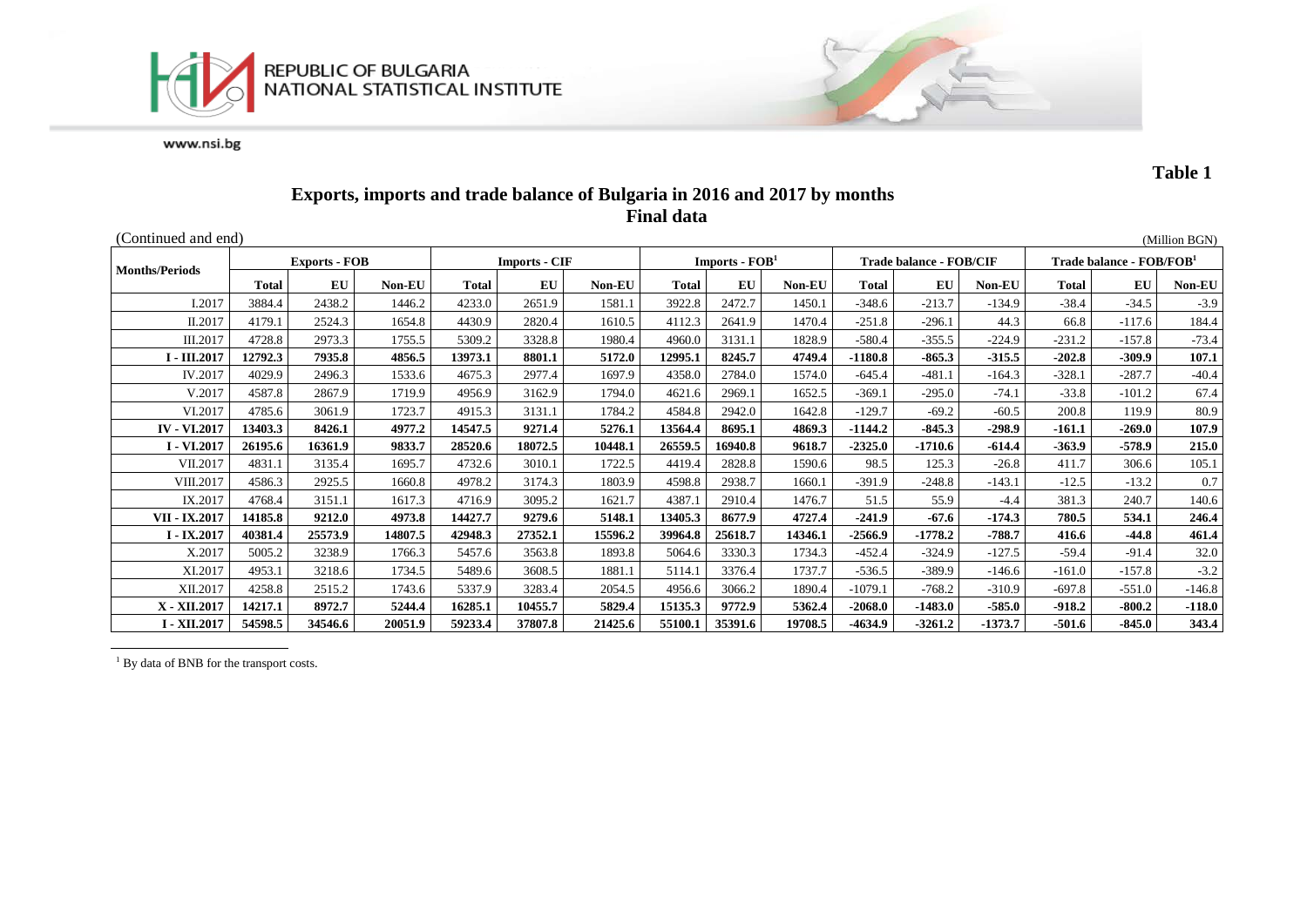

#### **Table 2**

#### **Value changes of exports and imports of Bulgaria in 2017 compared to the same period of the previous year**

|                       |              |                      |        |              |                      |        |              |                      | (Per cent) |  |  |
|-----------------------|--------------|----------------------|--------|--------------|----------------------|--------|--------------|----------------------|------------|--|--|
| <b>Months/Periods</b> |              | <b>Exports - FOB</b> |        |              | <b>Imports - CIF</b> |        |              | <b>Imports - FOB</b> |            |  |  |
|                       | <b>Total</b> | EU                   | Non-EU | <b>Total</b> | EU                   | Non-EU | <b>Total</b> | EU                   | Non-EU     |  |  |
|                       | 13.9         | 7.8                  | 25.7   | 20.9         | 16.9                 | 28.2   | 19.9         | 16.5                 | 26.2       |  |  |
| $\mathbf{I}$          | 20.4         | 10.4                 | 39.6   | 15.1         | 8.4                  | 29.0   | 13.8         | 7.7                  | 26.8       |  |  |
| Ш                     | 29.0         | 18.6                 | 51.6   | 25.3         | 10.7                 | 60.8   | 24.9         | 10.8                 | 59.6       |  |  |
| $I - III$             | 21.3         | 12.5                 | 39.0   | 20.6         | 11.8                 | 39.3   | 19.7         | 11.4                 | 37.5       |  |  |
| IV                    | 7.6          | $-1.6$               | 27.1   | 16.2         | 10.5                 | 27.9   | 15.2         | 9.3                  | 27.4       |  |  |
| V                     | 26.8         | 19.6                 | 40.8   | 21.0         | 20.3                 | 22.2   | 20.2         | 19.7                 | 21.3       |  |  |
| VI                    | 17.6         | 13.6                 | 25.5   | 13.8         | 7.9                  | 26.0   | 13.2         | 7.6                  | 24.7       |  |  |
| IV - VI               | 17.3         | 10.4                 | 30.9   | 17.0         | 12.7                 | 25.3   | 16.2         | 12.0                 | 24.4       |  |  |
| $I - VI$              | 19.2         | 11.4                 | 34.8   | 18.7         | 12.2                 | 31.8   | 17.9         | 11.7                 | 30.5       |  |  |
| VII                   | 15.2         | 11.1                 | 23.7   | 8.9          | 2.9                  | 21.3   | 8.8          | 3.0                  | 20.9       |  |  |
| <b>VIII</b>           | 14.0         | 9.2                  | 23.5   | 12.1         | 13.9                 | 9.0    | 11.1         | 12.5                 | 8.7        |  |  |
| IX                    | 14.3         | 10.8                 | 21.9   | 12.8         | 12.9                 | 12.8   | 12.0         | 12.5                 | 11.0       |  |  |
| VII - IX              | 14.5         | 10.4                 | 23.0   | 11.3         | 9.8                  | 14.1   | 10.6         | 9.2                  | 13.3       |  |  |
| $I - IX$              | 17.5         | 11.0                 | 30.6   | 16.1         | 11.4                 | 25.4   | 15.3         | 10.9                 | 24.3       |  |  |
| X                     | 16.3         | 11.6                 | 26.0   | 13.0         | 9.6                  | 19.9   | 12.1         | 9.5                  | 17.5       |  |  |
| XI                    | 13.3         | 15.6                 | 9.3    | 15.9         | 15.7                 | 16.1   | 15.2         | 14.9                 | 15.7       |  |  |
| XII                   | 2.8          | 3.0                  | 2.4    | 14.9         | 7.1                  | 30.1   | 13.8         | 6.4                  | 28.2       |  |  |
| X-XII                 | 10.9         | 10.4                 | 11.8   | 14.6         | 10.8                 | 22.0   | 13.7         | 10.3                 | 20.5       |  |  |
| $I - XII$             | 15.7         | 10.9                 | 25.1   | 15.7         | 11.2                 | 24.4   | 14.9         | 10.7                 | 23.2       |  |  |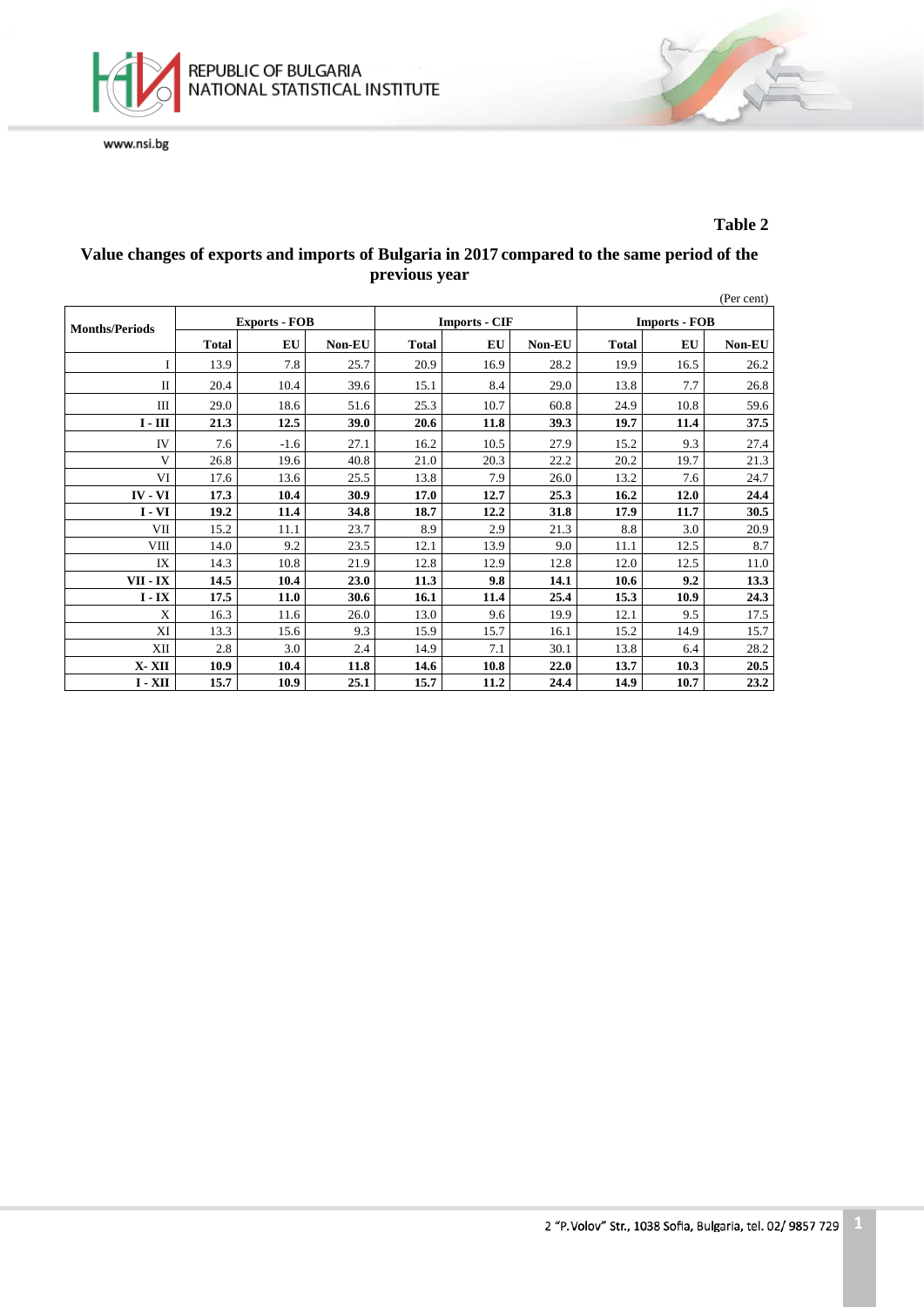

#### **Table 3**

## **Exports, imports and trade balance by groups of countries and main partner countries<sup>1</sup> of Bulgaria in 2016 and 2017**

|                                |                    | <b>Exports - FOB</b> |                                                         |                    | <b>Imports - CIF</b> | Trade balance -<br><b>FOB/CIF</b>                          |                    |           |
|--------------------------------|--------------------|----------------------|---------------------------------------------------------|--------------------|----------------------|------------------------------------------------------------|--------------------|-----------|
| <b>Countries and groups of</b> | 2016               | 2017                 | <b>Change</b><br>compared                               | 2016               | 2017                 | <b>Change</b><br>compared                                  | 2016               | 2017      |
| countries                      | <b>Million BGN</b> |                      | to the same<br>period of<br>the<br>previous<br>year - % | <b>Million BGN</b> |                      | to the same<br>period of<br>the<br>previous<br>year - $\%$ | <b>Million BGN</b> |           |
| Total                          | 47186.3            | 54598.5              | 15.7                                                    | 51206.2            | 59233.4              | 15.7                                                       | -4019.9            | $-4634.9$ |
| EU                             | 31157.6            | 34546.6              | 10.9                                                    | 33989.3            | 37807.8              | 11.2                                                       | $-2831.7$          | $-3261.2$ |
| Austria                        | 898.7              | 961.3                | 7.0                                                     | 1412.3             | 1426.1               | 1.0                                                        | $-513.6$           | $-464.8$  |
| Belgium                        | 1264.5             | 2195.1               | 73.6                                                    | 1188.4             | 1248.1               | 5.0                                                        | 76.1               | 947.0     |
| Croatia                        | 218.7              | 223.3                | 2.1                                                     | 123.0              | 155.5                | 26.4                                                       | 95.7               | 67.8      |
| Cyprus                         | 160.4              | 157.3                | $-1.9$                                                  | 57.9               | 243.4                | 320.4                                                      | 102.5              | $-86.1$   |
| Czech Republic                 | 787.2              | 1069.1               | 35.8                                                    | 1086.9             | 1335.5               | 22.9                                                       | $-299.7$           | $-266.4$  |
| Denmark                        | 283.3              | 315.0                | 11.2                                                    | 233.9              | 271.4                | 16.0                                                       | 49.4               | 43.6      |
| Estonia                        | 42.7               | 47.3                 | 10.8                                                    | 32.3               | 58.9                 | 82.4                                                       | 10.4               | $-11.6$   |
| Finland                        | 80.8               | 86.8                 | 7.4                                                     | 132.1              | 125.1                | $-5.3$                                                     | $-51.3$            | $-38.3$   |
| France                         | 2079.8             | 2137.1               | 2.8                                                     | 1611.8             | 1705.4               | 5.8                                                        | 468.0              | 431.7     |
| Germany                        | 6291.2             | 7023.1               | 11.6                                                    | 6694.1             | 7243.7               | 8.2                                                        | $-402.9$           | $-220.6$  |
| Greece                         | 3228.4             | 3362.5               | 4.2                                                     | 2462.4             | 2605.9               | 5.8                                                        | 766.0              | 756.6     |
| Hungary                        | 764.6              | 902.6                | 18.0                                                    | 1948.9             | 2085.1               | 7.0                                                        | $-1184.3$          | $-1182.5$ |
| Ireland                        | 66.3               | 90.8                 | 37.0                                                    | 192.1              | 223.7                | 16.4                                                       | $-125.8$           | $-132.9$  |
| Italy                          | 4245.3             | 4326.8               | 1.9                                                     | 4049.5             | 4290.1               | 5.9                                                        | 195.8              | 36.7      |
| Latvia                         | 53.5               | 58.1                 | 8.6                                                     | 69.2               | 70.1                 | 1.3                                                        | $-15.7$            | $-12.0$   |
| Lithuania                      | 111.9              | 139.6                | 24.8                                                    | 99.4               | 89.4                 | $-10.1$                                                    | 12.5               | 50.2      |
| Luxembourg                     | 12.0               | 18.2                 | 51.7                                                    | 170.8              | 180.5                | 5.7                                                        | $-158.8$           | $-162.3$  |
| Malta                          | 73.2               | 36.6                 | $-50.0$                                                 | 33.5               | 74.7                 | 123.0                                                      | 39.7               | $-38.1$   |
| Netherlands                    | 1248.0             | 1293.4               | 3.6                                                     | 1868.3             | 2174.0               | 16.4                                                       | $-620.3$           | $-880.6$  |
| Poland                         | 1145.7             | 1231.7               | 7.5                                                     | 2066.2             | 2136.8               | 3.4                                                        | $-920.5$           | $-905.1$  |
| Portugal                       | 200.6              | 230.2                | 14.8                                                    | 93.3               | 103.1                | 10.5                                                       | 107.3              | 127.1     |
| Romania                        | 4048.3             | 4261.9               | 5.3                                                     | 3548.7             | 4174.7               | 17.6                                                       | 499.6              | 87.2      |
| Slovakia                       | 321.9              | 404.9                | 25.8                                                    | 686.5              | 762.6                | 11.1                                                       | $-364.6$           | $-357.7$  |
| Slovenia                       | 386.6              | 404.0                | 4.5                                                     | 396.2              | 432.0                | 9.0                                                        | $-9.6$             | $-28.0$   |
| Spain                          | 1295.7             | 1533.8               | 18.4                                                    | 2031.1             | 3117.8               | 53.5                                                       | $-735.4$           | $-1584.0$ |
| Sweden                         | 355.4              | 426.8                | 20.1                                                    | 322.8              | 378.7                | 17.3                                                       | 32.6               | 48.1      |
| United Kingdom                 | 1156.2             | 1272.7               | 10.1                                                    | 1174.1             | 930.1                | $-20.8$                                                    | $-17.9$            | 342.6     |
| Not specified                  | 336.7              | 336.6                | 0.0                                                     | 203.6              | 165.4                | $-18.8$                                                    | 133.1              | 171.2     |

<sup>&</sup>lt;sup>1</sup> Partner country:

- In case of exports (or dispatches) is the country (or Member State) of final destination of the goods.

- In case of imports (or arrivals) is the country (or Member State) of consignment of the goods.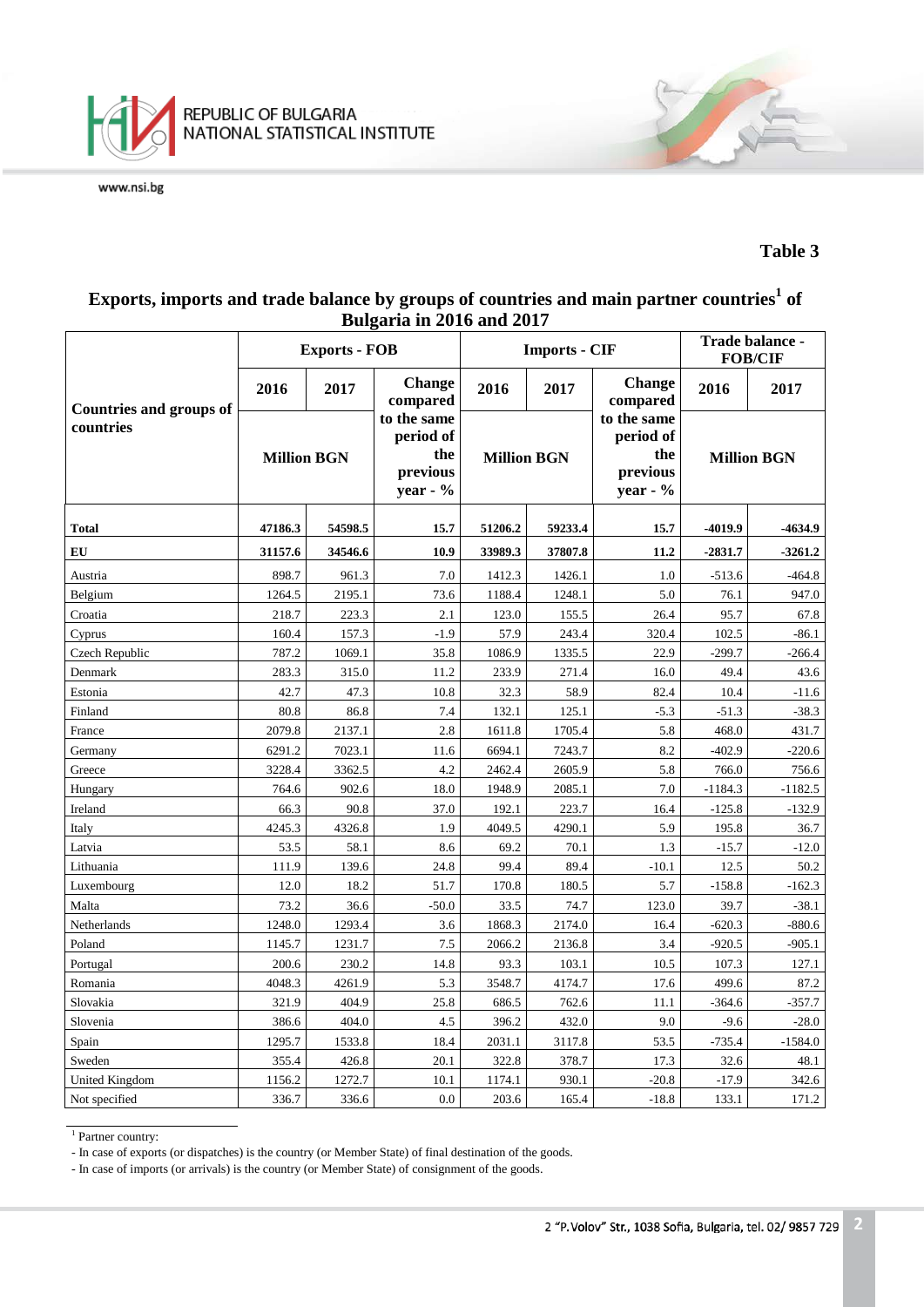

#### **Table 3**

# **Exports, imports and trade balance by groups of countries and main partner countries<sup>1</sup> of Bulgaria in 2016 and 2017**

| (Continued)                                 |                    |                      |                                                            |                    |                      |                                                           |                    |           |
|---------------------------------------------|--------------------|----------------------|------------------------------------------------------------|--------------------|----------------------|-----------------------------------------------------------|--------------------|-----------|
|                                             |                    | <b>Exports - FOB</b> |                                                            |                    | <b>Imports - CIF</b> | Trade balance -<br><b>FOB/CIF</b>                         |                    |           |
|                                             | 2016               | 2017                 | <b>Change</b><br>compared                                  | 2016<br>2017       |                      | <b>Change</b><br>compared                                 | 2016               | 2017      |
| <b>Countries and groups of</b><br>countries | <b>Million BGN</b> |                      | to the same<br>period of<br>the<br>previous<br>year - $\%$ | <b>Million BGN</b> |                      | to the same<br>period of<br>the<br>previous<br>year - $%$ | <b>Million BGN</b> |           |
| <b>Non EU countries</b>                     | 16028.7            | 20051.9              | 25.1                                                       | 17216.9            | 21425.6              | 24.4                                                      | $-1188.2$          | $-1373.7$ |
| $CIS^2$                                     | 1334.7             | 2119.7               | 58.8                                                       | 5610.4             | 7205.2               | 28.4                                                      | $-4275.7$          | -5085.5   |
| of which:                                   |                    |                      |                                                            |                    |                      |                                                           |                    |           |
| Kazakhstan                                  | 36.9               | 49.2                 | 33.3                                                       | 33.6               | 27.3                 | $-18.8$                                                   | 3.3                | 21.9      |
| <b>Russian Federation</b>                   | 765.3              | 1448.9               | 89.3                                                       | 4570.0             | 6068.2               | 32.8                                                      | $-3804.7$          | $-4619.3$ |
| Ukraine                                     | 278.5              | 294.4                | 5.7                                                        | 801.5              | 896.4                | 11.8                                                      | $-523.0$           | $-602.0$  |
| OECD <sup>3</sup>                           | 5378.2             | 6741.4               | 25.3                                                       | 4774.8             | 5410.0               | 13.3                                                      | 603.4              | 1331.4    |
| of which:                                   |                    |                      |                                                            |                    |                      |                                                           |                    |           |
| Canada                                      | 96.0               | 102.1                | 6.4                                                        | 94.3               | 128.3                | 36.1                                                      | 1.7                | $-26.2$   |
| Israel                                      | 172.7              | 212.9                | 23.3                                                       | 99.0               | 99.6                 | 0.6                                                       | 73.7               | 113.3     |
| Japan                                       | 80.0               | 81.8                 | 2.3                                                        | 186.0              | 205.9                | 10.7                                                      | $-106.0$           | $-124.1$  |
| Korea, Republic of                          | 160.8              | 115.4                | $-28.2$                                                    | 218.1              | 222.2                | 1.9                                                       | $-57.3$            | $-106.8$  |
| Turkey                                      | 3694.9             | 4853.3               | 31.4                                                       | 3179.5             | 3733.9               | 17.4                                                      | 515.4              | 1119.4    |
| <b>United States</b>                        | 693.5              | 797.6                | 15.0                                                       | 408.3              | 454.4                | 11.3                                                      | 285.2              | 343.2     |
| EFTA <sup>4</sup>                           | 338.0              | 404.5                | 19.7                                                       | 433.0              | 477.4                | 10.3                                                      | $-95.0$            | $-72.9$   |
| of which:                                   |                    |                      |                                                            |                    |                      |                                                           |                    |           |
| Norway                                      | 68.7               | 78.7                 | 14.6                                                       | 45.3               | 60.0                 | 32.5                                                      | 23.4               | 18.7      |
| Switzerland                                 | 266.5              | 322.8                | 21.1                                                       | 384.2              | 414.4                | 7.9                                                       | $-117.7$           | $-91.6$   |

 $\overline{1}$  Partner country:

- In case of imports (or arrivals) is the country (or Member State) of consignment of the goods.<br><sup>2</sup> CIS includes: Azerbaijan; Armenia; Belarus; Kazakhstan; Kyrgyz Republic; Moldova, Republic of; Russian Federation; Tajiki

Turkmenistan; Uzbekistan and Ukraine.

<sup>3</sup> OECD includes: Australia; Virgin Islands (US); United States; Iceland; Canada; Mexico; New Zealand; Norway; Korea, Republic of; Turkey; Switzerland; Japan; Israel and Chile.

<sup>4</sup> EFTA includes: Norway; Switzerland; Iceland and Liechtenstein.

<sup>-</sup> In case of exports (or dispatches) is the country (or Member State) of final destination of the goods.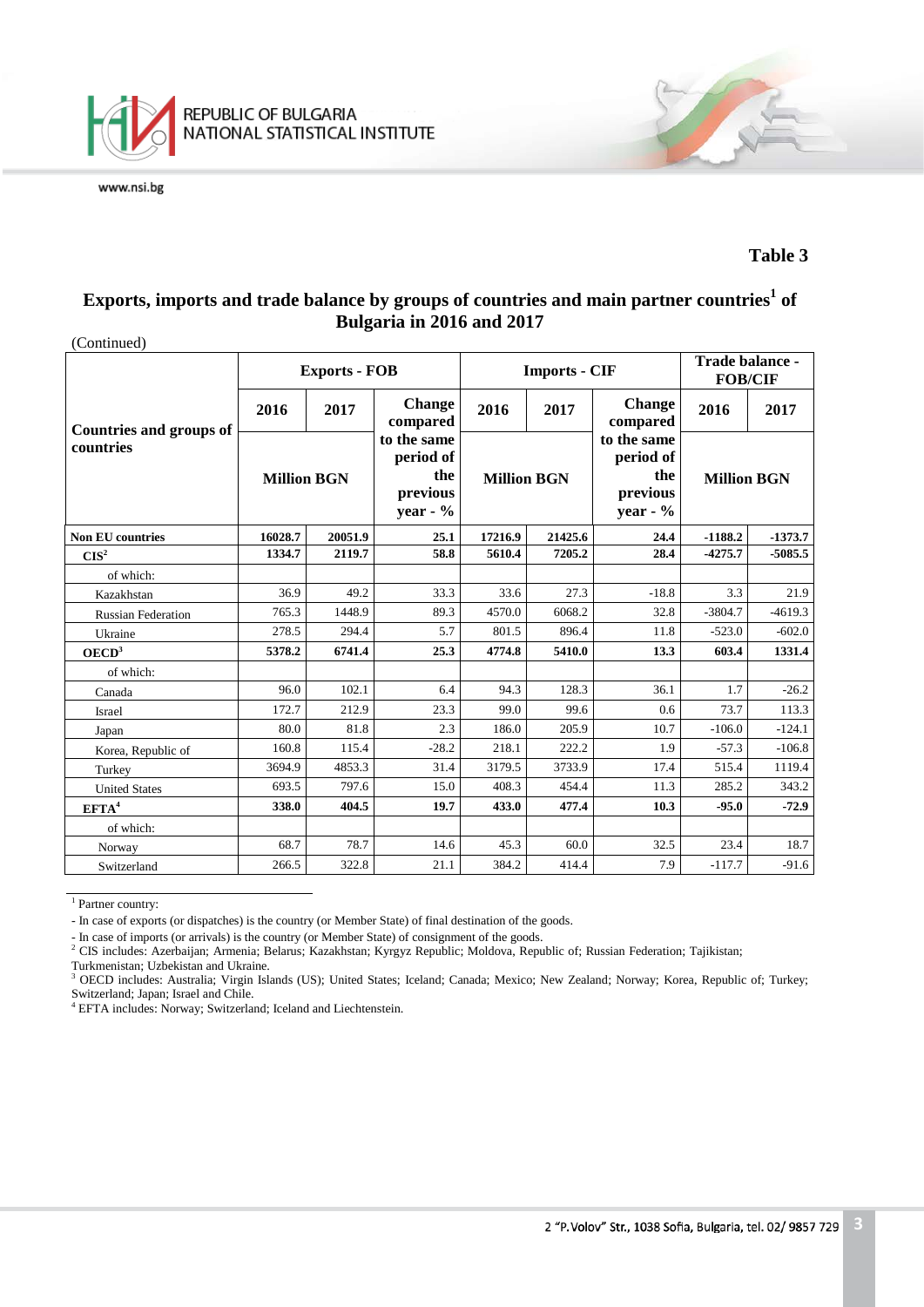

#### **Table 3**

# **Exports, imports and trade balance by groups of countries and main partner countries<sup>1</sup> of Bulgaria in 2016 and 2017**

| (Continued and end)                         |                                           | <b>Exports - FOB</b> |                                                            |        | <b>Imports - CIF</b>      | Trade balance -<br><b>FOB/CIF</b>                         |                    |          |
|---------------------------------------------|-------------------------------------------|----------------------|------------------------------------------------------------|--------|---------------------------|-----------------------------------------------------------|--------------------|----------|
|                                             | <b>Change</b><br>2016<br>2017<br>compared |                      | 2016                                                       | 2017   | <b>Change</b><br>compared | 2016                                                      | 2017               |          |
| <b>Countries and groups of</b><br>countries | <b>Million BGN</b>                        |                      | to the same<br>period of<br>the<br>previous<br>year - $\%$ |        | <b>Million BGN</b>        | to the same<br>period of<br>the<br>previous<br>year - $%$ | <b>Million BGN</b> |          |
| <b>Countries not included</b>               |                                           |                      |                                                            |        |                           |                                                           |                    |          |
| in the upper groups                         |                                           |                      |                                                            |        |                           |                                                           |                    |          |
| Albania                                     | 127.2                                     | 155.7                | 22.4                                                       | 31.1   | 35.5                      | 14.1                                                      | 96.1               | 120.2    |
| Bosnia and Herzegovina                      | 130.4                                     | 136.0                | 4.3                                                        | 84.9   | 77.5                      | $-8.7$                                                    | 45.5               | 58.5     |
| <b>Brazil</b>                               | 50.7                                      | 55.8                 | 10.1                                                       | 50.2   | 38.1                      | $-24.1$                                                   | 0.5                | 17.7     |
| China                                       | 914.5                                     | 1329.0               | 45.3                                                       | 2034.9 | 2171.2                    | 6.7                                                       | $-1120.4$          | $-842.2$ |
| Egypt                                       | 567.2                                     | 927.6                | 63.5                                                       | 709.7  | 1098.8                    | 54.8                                                      | $-142.5$           | $-171.2$ |
| Former Yugoslav Republic                    |                                           |                      |                                                            |        |                           |                                                           |                    |          |
| of Macedonia                                | 769.1                                     | 796.3                | 3.5                                                        | 505.2  | 641.7                     | 27.0                                                      | 263.9              | 154.6    |
| Georgia                                     | 323.1                                     | 351.5                | 8.8                                                        | 280.7  | 585.5                     | 108.6                                                     | 42.4               | $-234.0$ |
| India                                       | 202.7                                     | 211.3                | 4.2                                                        | 238.9  | 273.9                     | 14.7                                                      | $-36.2$            | $-62.6$  |
| Indonesia                                   | 67.0                                      | 55.1                 | $-17.8$                                                    | 71.8   | 92.9                      | 29.4                                                      | $-4.8$             | $-37.8$  |
| Iran, Islamic Republic of                   | 134.0                                     | 118.9                | $-11.3$                                                    | 49.1   | 105.2                     | 114.3                                                     | 84.9               | 13.7     |
| Peru                                        | 15.6                                      | 30.5                 | 95.5                                                       | 47.3   | 47.8                      | 1.1                                                       | $-31.7$            | $-17.3$  |
| Serbia                                      | 743.4                                     | 927.2                | 24.7                                                       | 761.7  | 1183.4                    | 55.4                                                      | $-18.3$            | $-256.2$ |
| Singapore                                   | 355.8                                     | 471.6                | 32.5                                                       | 54.8   | 68.8                      | 25.5                                                      | 301.0              | 402.8    |
| South Africa                                | 134.8                                     | 126.8                | $-5.9$                                                     | 35.7   | 59.1                      | 65.5                                                      | 99.1               | 67.7     |
| Syrian Arab Republic                        | 35.7                                      | 39.8                 | 11.5                                                       | 1.7    | 0.6                       | $-64.7$                                                   | 34.0               | 39.2     |
| Taiwan                                      | 50.2                                      | 62.6                 | 24.7                                                       | 219.7  | 197.8                     | $-10.0$                                                   | $-169.5$           | $-135.2$ |
| <b>United Arab Emirates</b>                 | 457.4                                     | 321.5                | $-29.7$                                                    | 41.6   | 53.5                      | 28.6                                                      | 415.8              | 268.0    |
| Viet Nam                                    | 175.6                                     | 59.9                 | $-65.9$                                                    | 80.6   | 85.3                      | 5.8                                                       | 95.0               | $-25.4$  |

<sup>1</sup> Partner country:

- In case of exports (or dispatches) is the country (or Member State) of final destination of the goods.

- In case of imports (or arrivals) is the country (or Member State) of consignment of the goods.